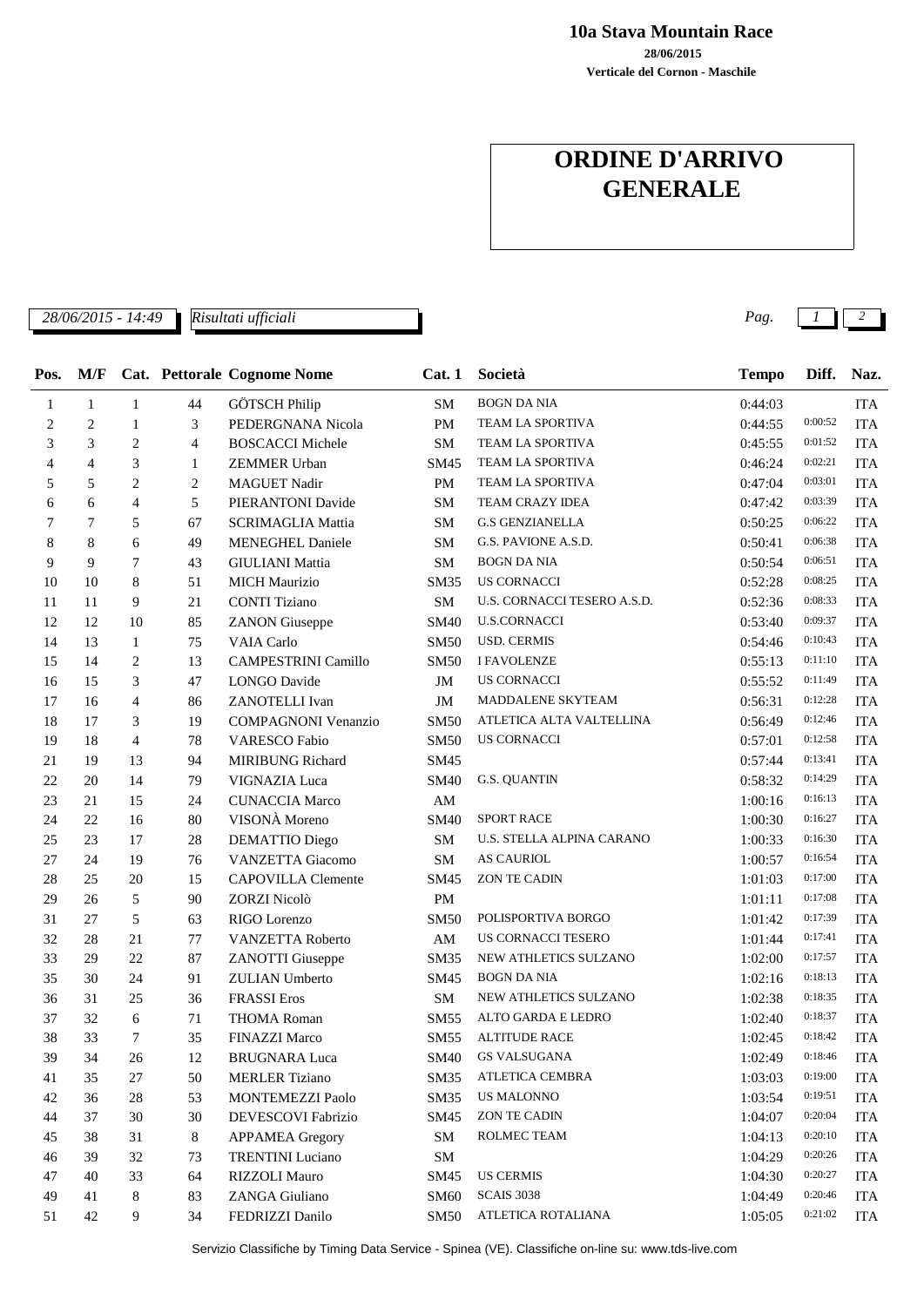*28/06/2015 - 14:49 Pag. 2 2 Risultati ufficiali*

| Pos. | M/F |    |    | Cat. Pettorale Cognome Nome | Cat.1       | Società                             | <b>Tempo</b> | Diff.   | Naz.       |
|------|-----|----|----|-----------------------------|-------------|-------------------------------------|--------------|---------|------------|
| 52   | 43  | 35 | 82 | ZANCANELLA Vigilio          | SM45        | A.N.A. MOLINA DI FIEMME             | 1:05:10      | 0:21:07 | <b>ITA</b> |
| 53   | 44  | 10 | 89 | <b>ZORZI</b> Carlo          | <b>SM55</b> | <b>US STELLA ALPINA</b>             | 1:05:42      | 0:21:39 | <b>ITA</b> |
| 54   | 45  | 36 | 38 | <b>GENTINI Marco</b>        | <b>SM</b>   | <b>U.S. MONTE BALDO</b>             | 1:05:50      | 0:21:47 | <b>ITA</b> |
| 55   | 46  | 37 | 68 | <b>TESSADRI</b> Duccio      | <b>SM40</b> | <b>LAGARINA CRUS TEAM</b>           | 1:06:12      | 0:22:09 | <b>ITA</b> |
| 56   | 47  | 11 | 41 | <b>GILMOZZI Antonio</b>     | <b>SM50</b> | <b>US CORNACCI</b>                  | 1:06:27      | 0:22:24 | <b>ITA</b> |
| 57   | 48  | 38 | 31 | <b>FABRIS Alessandro</b>    | <b>SM35</b> | <b>SKY EXPLORER</b>                 | 1:06:46      | 0:22:43 | <b>ITA</b> |
| 58   | 49  | 39 | 88 | <b>ZORZI</b> Andrea         | <b>SM</b>   | <b>US STELLA ALPINA</b>             | 1:06:46      | 0:22:43 | <b>ITA</b> |
| 59   | 50  | 12 | 55 | <b>MURER</b> Gianni         | <b>SM50</b> | <b>US BRONZOLO</b>                  | 1:06:52      | 0:22:49 | <b>ITA</b> |
| 60   | 51  | 40 | 25 | DE POLONI Alessandro        | SM          | <b>SCI CAI MARONE ASD</b>           | 1:07:34      | 0:23:31 | <b>ITA</b> |
| 61   | 52  | 41 | 9  | <b>BALDESSARI Mauro</b>     | <b>SM35</b> | <b>ATLETICA CEMBRA</b>              | 1:07:40      | 0:23:37 | <b>ITA</b> |
| 62   | 53  | 42 | 22 | <b>CORNAGGIA</b> Pierangelo | SM45        | SPORT RACE VALTELLINA               | 1:08:00      | 0:23:57 | <b>ITA</b> |
| 63   | 54  | 43 | 39 | <b>GIAMPICCOLO Andrea</b>   | <b>SM</b>   |                                     | 1:08:05      | 0:24:02 | <b>ITA</b> |
| 65   | 55  | 45 | 72 | <b>TOMASELLI Daniele</b>    | <b>SM</b>   | <b>U.S.CORNACCI</b>                 | 1:08:19      | 0:24:16 | <b>ITA</b> |
| 66   | 56  | 6  | 62 | <b>RIEDLSPERGER Thomas</b>  | JM          | LA SPORTIVA MOUNTAIN ATTACK         | 1:08:44      | 0:24:41 | <b>ITA</b> |
| 67   | 57  | 13 | 37 | <b>GANDINI</b> Luigi        | <b>SM55</b> | LUMACI VELOCI                       | 1:08:46      | 0:24:43 | <b>ITA</b> |
| 68   | 58  | 46 | 96 | <b>BONELLI</b> Giovanni     | <b>SM35</b> |                                     | 1:09:05      | 0:25:02 | <b>ITA</b> |
| 69   | 59  | 47 | 29 | <b>DEMONTE</b> Denis        | <b>SM35</b> | ATLETICA VALLE DI CEMBRA            | 1:09:32      | 0:25:29 | <b>ITA</b> |
| 70   | 60  | 48 | 48 | <b>MELA Ferdinando</b>      | SM          | <b>MARZOLA TEAM</b>                 | 1:09:40      | 0:25:37 | <b>ITA</b> |
| 71   | 61  | 49 | 65 | ROSSATO Adriano             | <b>SM</b>   |                                     | 1:09:44      | 0:25:41 | <b>ITA</b> |
| 74   | 62  | 14 | 40 | <b>GIANOLA Dorino</b>       | SM65        | <b>PREMANA</b>                      | 1:12:08      | 0:28:05 | <b>ITA</b> |
| 75   | 63  | 52 | 46 | <b>KURZ Roland</b>          | SM45        | LA SPORTIVA MOUNTAIN ATTACK         | 1:13:46      | 0:29:43 | <b>ITA</b> |
| 78   | 64  | 15 | 17 | <b>CASAGRANDE Claudio</b>   | <b>SM70</b> | <b>US PRIMIERO</b>                  | 1:15:16      | 0:31:13 | <b>ITA</b> |
| 79   | 65  | 55 | 32 | <b>FANTINATO Antonio</b>    | <b>SM40</b> | <b>EMME RUNNING TEAM</b>            | 1:17:04      | 0:33:01 | <b>ITA</b> |
| 80   | 66  | 56 | 59 | RAMAGLIA Angelo             | SM40        | NUOVA ATLETICA SAMVERGA             | 1:17:06      | 0:33:03 | <b>ITA</b> |
| 82   | 67  | 16 | 92 | <b>OPPINI</b> Giuliano      | <b>SM50</b> | ATLETICA PERTICA BASSA              | 1:18:22      | 0:34:19 | <b>ITA</b> |
| 84   | 68  | 58 | 27 | <b>DELUGAN</b> Efrem        | <b>SM40</b> | <b>U.S.CORNACCI - A.N.A. TESERO</b> | 1:20:56      | 0:36:53 | <b>ITA</b> |
| 85   | 69  | 59 | 61 | RIEDLSPERGER Sepp           | SM45        | LA SPORTIVA MOUNTAIN ATTACK         | 1:23:48      | 0:39:45 | <b>ITA</b> |

 70 17 26 DEGIAMPIETRO Giorgio SM65 1:25:33 0:41:30 ITA 71 61 58 PREVIATI Francesco SM 1:26:40 0:42:37 ITA